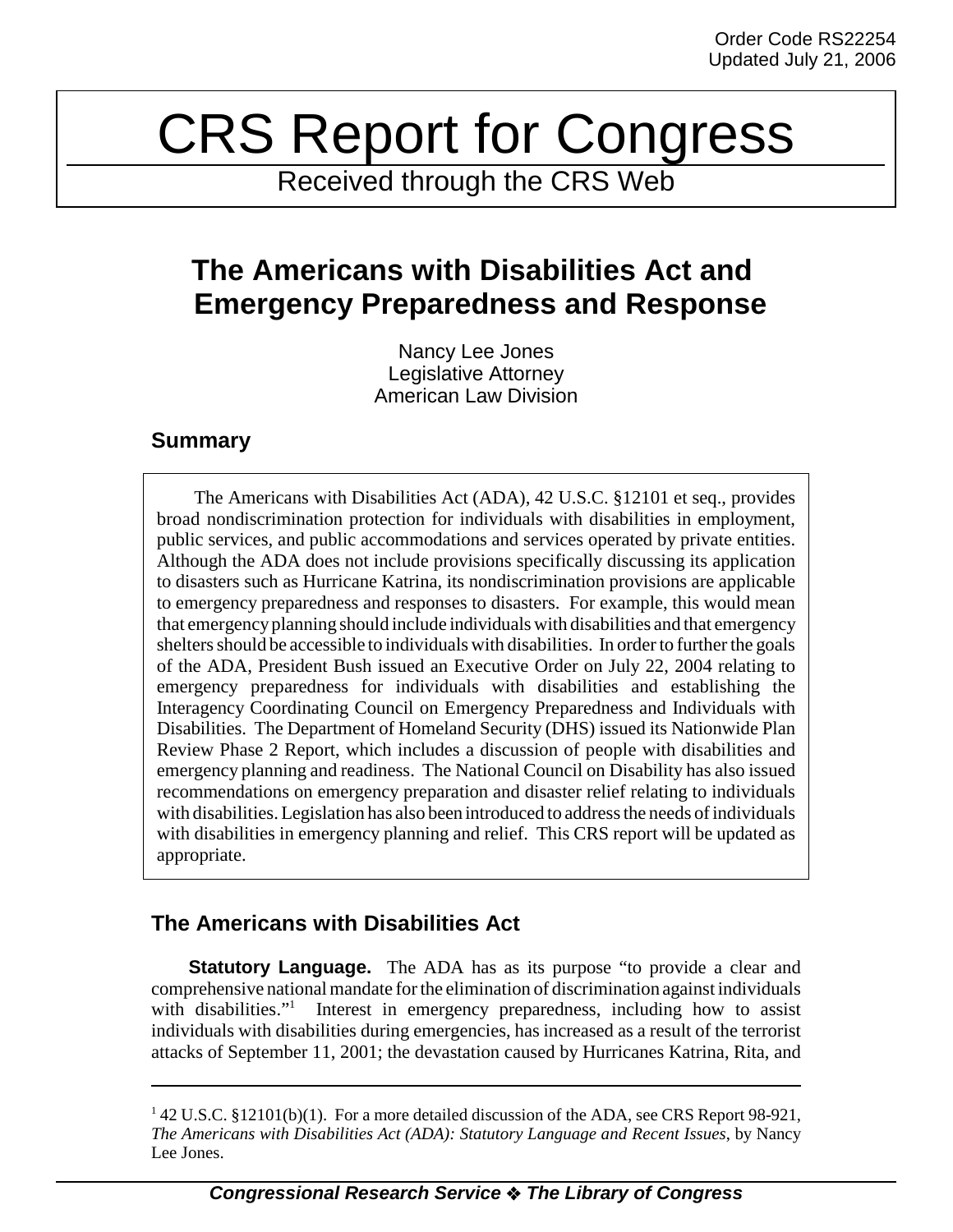Wilma; and the specter of pandemic influenza. $^2$  Although the ADA does not specifically mention disasters, its provisions are broad and would provide nondiscrimination protection.

The definitions in the ADA, particularly the definition of "disability," are the starting point for an analysis of rights provided by the law. The term "disability," with respect to an individual, is defined as "(A) a physical or mental impairment that substantially limits one or more of the major life activities of such individual; (B) a record of such an impairment; or (C) being regarded as having such an impairment."<sup>3</sup> This definition has been the subject of numerous cases brought under the ADA, including major Supreme Court decisions that have limited its scope.<sup>4</sup>

Title I of the ADA provides that no covered entity shall discriminate against a qualified individual with a disability because of the disability in regard to job application procedures; the hiring, advancement, or discharge of employees; employee compensation; job training; and other terms, conditions, and privileges of employment.<sup>5</sup> Title II of the ADA provides that no qualified individual with a disability shall be excluded from participation in or be denied the benefits of the services, programs, or activities of a public entity or be subjected to discrimination by any such entity.<sup>6</sup> "Public entity" is defined as state and local governments, any department or other instrumentality of a state or local government, and certain transportation authorities. Thus, emergency services operated by a state or local government cannot discriminate against individuals with disabilities. Title III provides that no individual shall be discriminated against on the basis of disability in the full and equal enjoyment of the goods, services, facilities, privileges, advantages, or accommodations of any place of public accommodation by any person who owns, leases (or leases to), or operates a place of public accommodation.<sup>7</sup> Entities that are covered by the term "public accommodation" are listed in the statute and include, among others, hotels, restaurants, theaters, auditoriums, laundromats, museums, parks, zoos, private schools, day care centers, professional offices of health-care providers, and gymnasiums.<sup>8</sup>

3 42 U.S.C. § 12102(2).

<sup>2</sup> For a general discussion of disaster related issues, see CRS Report RS22235, *Disaster Evacuation and Displacement Policy: Issues for Congress*, by Keith Bea. Although it is beyond the scope of this report to discuss financial assistance provided to individuals with disabilities, it should be noted that P.L. 109-82, the Assistance for Individuals with Disabilities Affected by Hurricane Katrina or Rita Act of 2005, provides for certain reallotments of grants under the Rehabilitation Act of 1973 to assist individuals with disabilities affected by these disasters. In addition, some funds have been made available under the Older Americans Act. See CRS Report RS22252, *Older Americans Act: Disaster Assistance for Older Persons After Hurricane Katrina*, by Carol O'Shaughnessy.

<sup>4</sup> For a more detailed discussion of the definition, see CRS Report RL33304, *The Americans with Disabilities Act (ADA):The Definition of Disability*, by Nancy Lee Jones.

<sup>5</sup> 42 U.S.C. §12112(a).

<sup>6</sup> 42 U.S.C. §§12131-12133.

<sup>7</sup> 42 U.S.C. §12182.

<sup>8</sup> 42 U.S.C. §12181.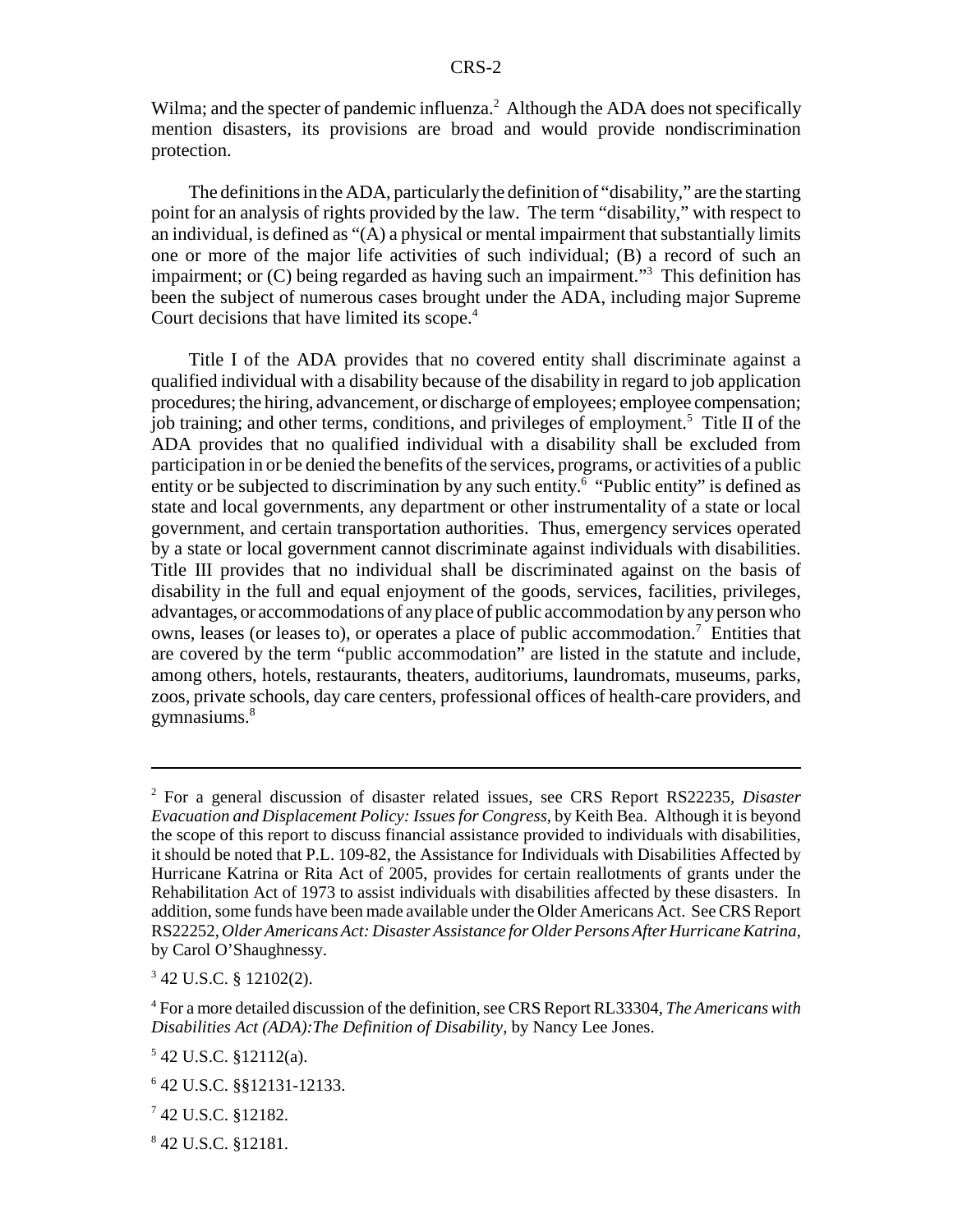**Department of Justice Guide.** The Department of Justice has observed that "one of the most important roles of local government is to protect their citizenry from harm, including helping people prepare for and respond to emergencies. Making local government emergency preparedness and response programs accessible to people with disabilities is critical part of this responsibility. Making these programs accessible is also required by the ADA."<sup>9</sup>

The Department of Justice has issued an ADA guide for local governments regarding making community emergency preparedness and response programs accessible to people with disabilities.<sup>10</sup> This guide provides action steps for

- planning for emergencies (solicit and incorporate input from people with different types of disabilities);
- notification for individuals with disabilities when there is an emergency (provide ways to inform people who are deaf or hard of hearing of an impeding disaster);
- ! evacuation of individuals with disabilities (adopt policies to ensure community evacuation plans enable individuals with disabilities to safely self-evacuate or to be evacuated);
- sheltering of individuals with disabilities (survey shelters and remove barriers, invite representatives of group homes and other individuals with disabilities to meet regarding shelter planning, adopt procedures to ensure individuals with disabilities are not separated from their service animals, ensure that a reasonable number of emergency shelter have back-up generators and a way to keep medications refrigerated, and adopt procedures to provide accessible communication for people who are deaf or hard of hearing); and
- issues involved in returning individuals with disabilities to their homes (arrange for accessible housing if housing or ramps have been destroyed).

**FEMA Guidance.** Title III of the ADA prohibits discrimination against individuals with disabilities in public accommodations. This prohibition in part requires that physical facilities be accessible if they are newly constructed or altered in a manner that affects the usability of the facility.<sup>11</sup> Any public accommodations that are rebuilt or significantly altered as a result of damage during a disaster must comply with the ADA's requirements for accessibility. Similarly, facilities that are rebuilt by states and localities (covered by Title II of the ADA) must also comply with the ADA's requirements for accessibility.<sup>12</sup>

The Federal Emergency Management Agency (FEMA) issued guidance on October 26, 2000, for determining the eligibility of costs for federally required ADA access

<sup>&</sup>lt;sup>9</sup> See [http://www.usdoj.gov/crt/ada/emergencyprep.htm]. This requirement would be under Title II of the ADA, which covers state and local governments.

 $10 \, \text{Id}$ 

 $11$  42 U.S.C. §12183; 28 C.F.R. §§36-401 — 36.407.

 $12$  42 U.S.C. §12132; 28 C.F.R. §§35.149 — 35.151.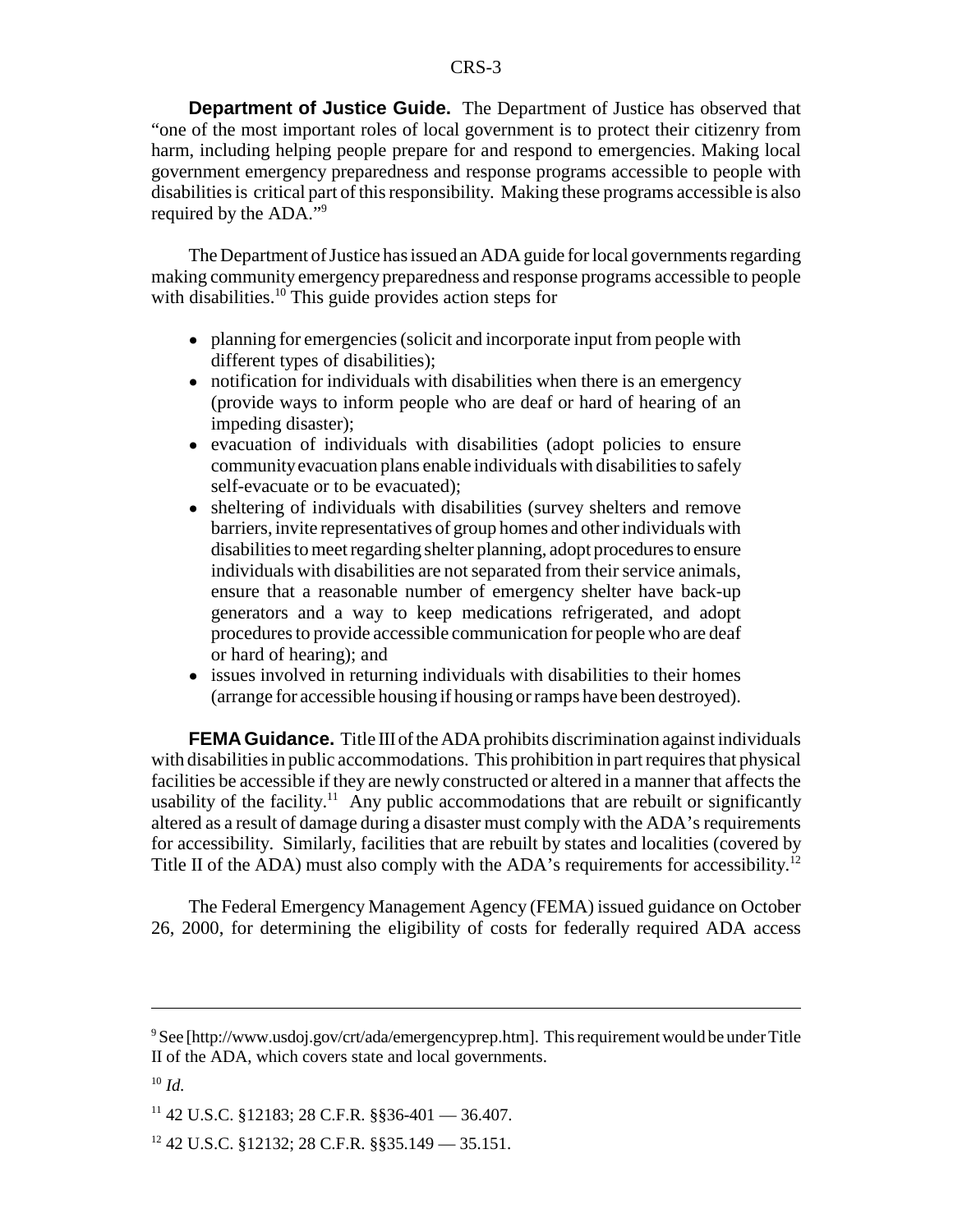compliance associated with Public Assistance  $(PA)$  grants.<sup>13</sup> The PA program authorizes FEMA to fund the cost of repairing or replacing a public or private nonprofit facility. The ADA guidance provides that a new facility receiving FEMA funding and constructed as a replacement facility must be designed and constructed to be readily accessible to and usable by individuals with disabilities. Similarly, when ADA-relevant repairs are made to any area of an existing facility, they must be done to meet the needs of individuals with disabilities. FEMA will fund compliance with "reasonable ADA requirements in a new facility" and fund ADA relevant repairs to existing facilities with certain limitations. For example, funding for providing an accessible path of travel to a repaired area may not exceed 20% of the total cost associated with the repair of the primary function area. It should also be noted that some states and localities have imposed additional accessibility standards. FEMA notes that costs of additional state and local requirements may be eligible on a case-by-case basis if they are found reasonable.

#### **Nationwide Plan Review Phase 2 Report**

The Conference Report on the DHS Appropriations Act of 2006 directed the Secretary of DHS to report on the status of catastrophic planing in all 50 states and the nation's 75 largest urban areas.<sup>14</sup> DHS issued its report on June 16, 2006, and included a section on "special needs" populations, defined as including individuals with disabilities. The report concluded that although progress was being made, "substantial improvement is necessary to integrate people with disabilities in emergency planning and readiness."15 The report found that few plans recognized the legal obligations imposed by the ADA. Specific problems were identified regarding evacuation and transportation, communication and emergency public information, and sheltering and health services.16

#### **Executive Order 13347**

President Bush issued an executive order on July 22, 2004, entitled "Individuals with Disabilities in Emergency Preparedness."<sup>17</sup> This executive order states that its policy is "to ensure that the Federal Government appropriately supports safety and security for individuals with disabilities in situations involving disasters, including earthquakes, tornadoes, fires, floods, hurricanes, and acts of terrorism...." Federal agencies are to consider the needs of individuals with disabilities in their emergency plans; to encourage this consideration in state, local, and tribal governments and private organization emergency planning; and to facilitate cooperation among federal, state, local, and tribal

<sup>16</sup> *Id.* at 46-47.

<sup>&</sup>lt;sup>13</sup> See [http://www.fema.gov/government/grant/pa/9525\_5.shtm].

<sup>&</sup>lt;sup>14</sup> H.Conf. Rept. 109-241, 109<sup>th</sup> Cong., 1<sup>st</sup> Sess. (2005). In a speech from New Orleans on September 15, 2005, President Bush ordered DHS to undertake a review of emergency plans in every major U.S. city.

<sup>15</sup> U.S. Department of Homeland Security, *Nationwide Plan Review Phase 2 Report* 41 (June 16, 2006).

<sup>17</sup> See [http://www.whitehouse.gov/news/releases/2004/07/20040722-10.html]. In his statement on the 14th anniversary of the ADA in 2004, President Bush noted this executive order as one of the ways the administration had worked to foster the goals of the ADA. See [http://www.whitehouse.gov/news/releases/2004/07/20040726-5.html].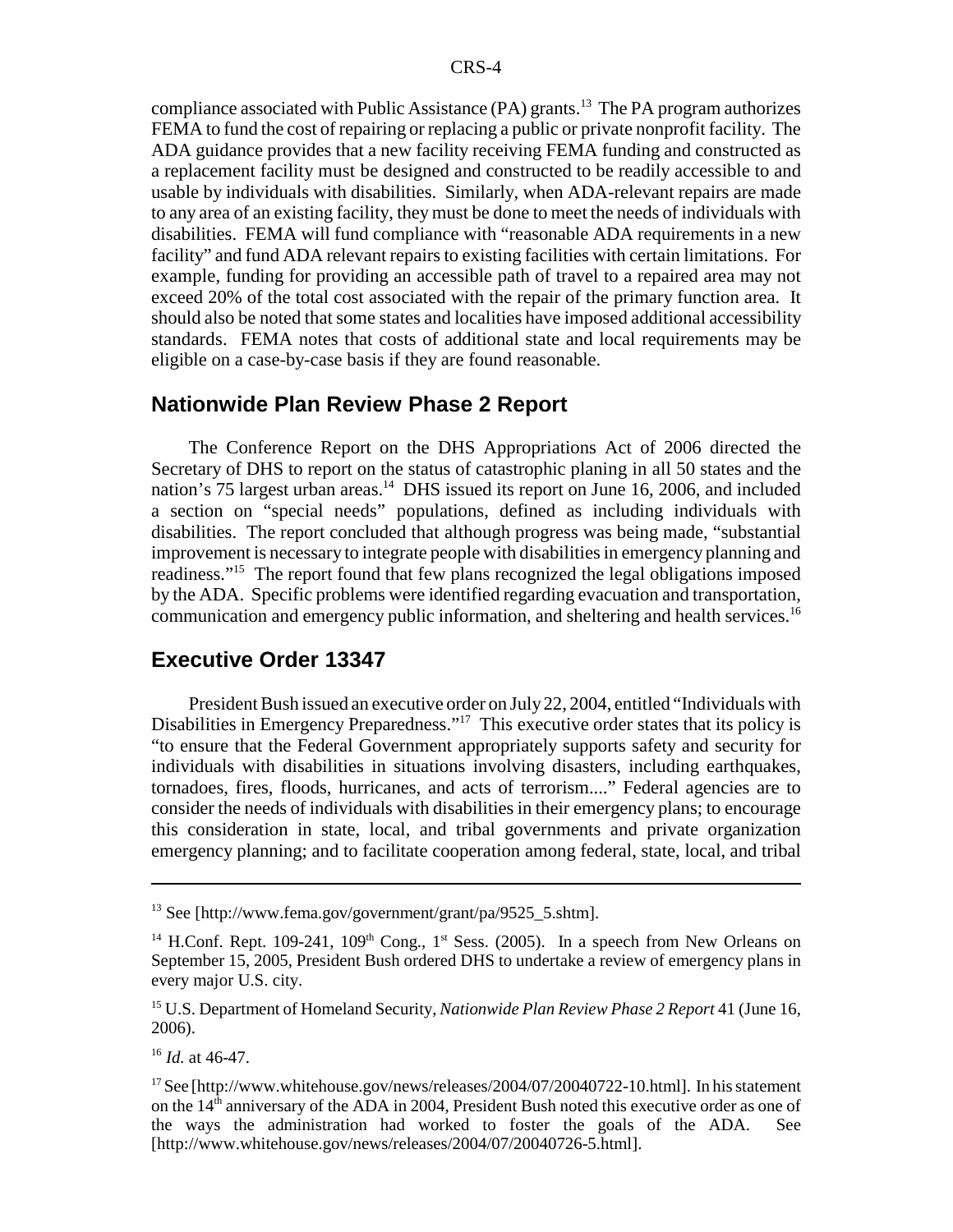governments and private organizations. The Executive Order also established the Interagency Coordinating Council on Emergency Preparedness and Individuals with Disabilities (ICC) within the Department of Homeland Security, which coordinates the implementation of the policies and submits an annual report. The annual report for  $2005^{18}$ noted several highlights from the ICC's work, including the creation of a disability preparedness resources center website, $19$  new guidance on the ADA's requirements, workplace emergency preparedness guidelines for federal emergency planners, and an emergency transportation website.<sup>20</sup> The Emergency Preparedness in the Workplace Subcommittee of the ICC issued a report that provides guidelines for emergency plans for federal agencies. This report is meant to serve as a starting point for federal agencies as they reevaluate and strengthen their Occupant Emergency Plans (OEPs).<sup>21</sup>

#### **National Council on Disability**

The National Council on Disability (NCD), an independent federal agency responsible for gathering information on the development and implementation of federal laws, policies, programs, and initiatives that affect individuals with disabilities, issued a report on emergency preparation and disaster relief relating to individuals with disabilities.<sup>22</sup> This report provides recommendations of what the federal government should do to "build a solid and resilient infrastructure that will enable the government to include the diverse populations of people with disabilities in emergency preparedness, disaster relief, and homeland security programs." The primary focus of the report is on the work of the Directorate of Emergency Preparedness and Response (which includes  $FEMA$ <sup>23</sup> and the Office for Civil Rights and Civil Liberties (CRCL) both in the Department of Homeland Security, and the work of the Federal Communications Commission (FCC). It also includes a discussion of the experiences of individuals with disabilities with disasters, and the role of community-based organizations. The report makes several recommendations, including the following:

- CRCL should regularly issue guidance for state and local emergency planning departments to reinforce their legal obligations to comply with the ADA;
- CRCL should conduct compliance reviews to identify weaknesses and problems in complying with the ADA; and

<sup>22</sup> See [http://www.ncd.gov/newsroom/publications/2005/saving\_lives.htm].

23 For a detailed discussion of this directorate, see CRS Report RL33064, *Organization and Mission of the Emergency Preparedness and Response Directorate: Issues and Options for the 109th Congress*, by Keith Bea.

<sup>&</sup>lt;sup>18</sup> See [http://www.dhs.gov/interweb/assetlibrary/CRCL\_IWDEP\_AnnualReport\_2005.txt].

<sup>19</sup> See [http://www.dhs.gov/disabilitypreparedness].

<sup>20</sup> See [http://www.dotcr.ost.dot.gov/asp/emergencyprep.asp].

 $21$  Interagency Coordinating Council on Emergency Preparedness and Individuals with Disabilities, Subcommittee on Emergency Preparedness in the Workplace, *A Framework of Emergency Preparedness Guidelines for Federal Agencies*, at [http://www.dol.gov/odep/ pubs/ep/preparing.htm]. It should be noted that the ADA does not cover the executive branch or the U.S. Postal Service; these entities are covered by section 504 of the Rehabilitation Act of 1973, 29 U.S.C. §794.